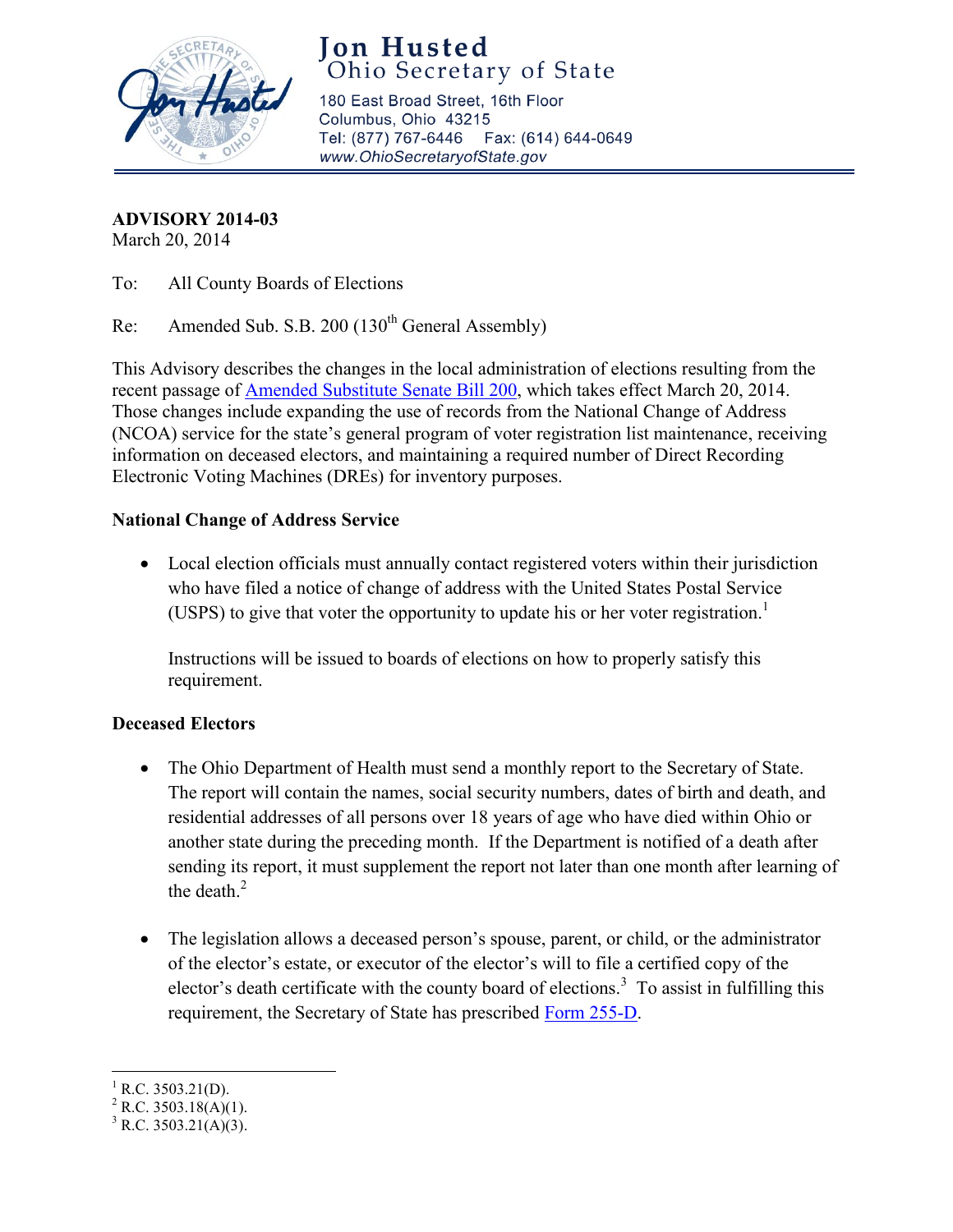• The board must cancel the deceased elector's registration upon receipt of a certified death certificate or notification of an elector's death from the Department of Health.<sup>4</sup> Upon cancelling a deceased elector's registration, a board of elections must send written notice of the cancellation to the address at which the elector was registered. The notice must inform the recipient that the elector's registration has been canceled, the reason for the cancellation, and that, if the cancellation was made in error, the elector may contact the board of elections.<sup>5</sup> If the registration was canceled in error, it must be restored and treated as if it were never canceled.<sup>6</sup> To assist in fulfilling this requirement, the Secretary of State has prescribed [Form 255-C](http://www.sos.state.oh.us/sos/upload/elections/forms/255-C.pdf).

### **Minimum Number of Direct Recording Electronic Voting Machines (DREs)**

• The law changes the formula for calculating the minimum number of DREs that a county must have in its inventory, if the county uses DREs for its primary voting system.

The legislation provides that, in determining the total number of registered voters in a county, the Secretary of State must subtract the number of absentee ballots cast and counted at the last presidential election.<sup>7</sup> That sum is then divided by 175. A copy of the calculation and resulting minimum number of DREs per county is attached.

**Note:** This statutory revision does not impact the number of DREs deployed on Election Day nor should any county divest itself of voting equipment should the calculation result in the county having more than the minimum number of DREs prescribed by law.

If you have any questions concerning this Advisory, please contact the Secretary of State's elections counsel assigned to your county at (614) 466-2585.

Sincerely, *Husted* Jon Husted

 $^{4}$  R.C. 3503.18(D); R.C. 3503.21(A)(2) & (3).

 $5$  R.C. 3503.21(F)(1).

 $6$  R.C. 3503.21(F)(2).

 $^7$  R.C. 3506.22(B)(1).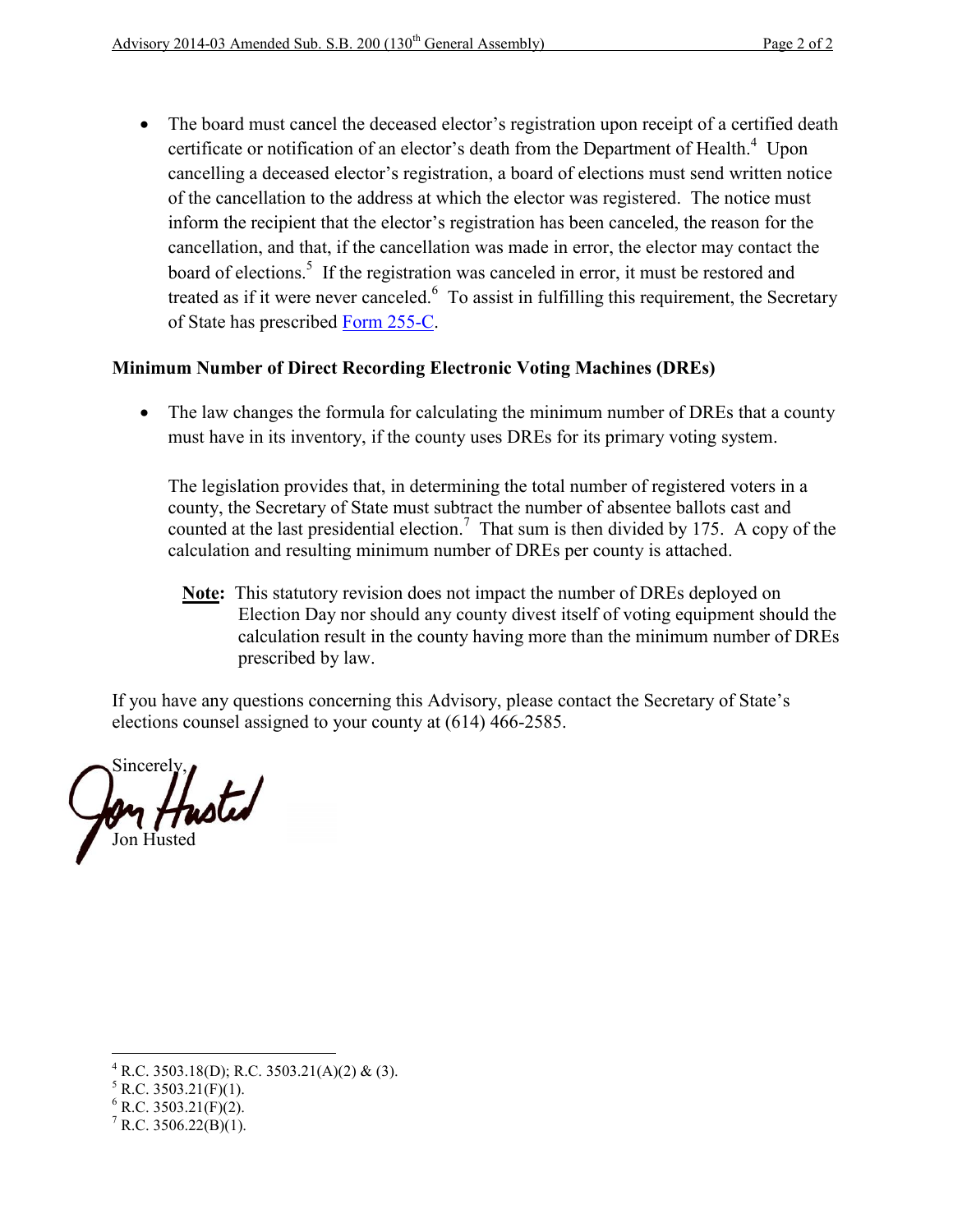|                | CALCULATION FOR MINIMUM NUMBER OF DREs PER S.B. 200 |                                 |                                     |                                            |                                                             |                                       |                                                         |                                                                        |
|----------------|-----------------------------------------------------|---------------------------------|-------------------------------------|--------------------------------------------|-------------------------------------------------------------|---------------------------------------|---------------------------------------------------------|------------------------------------------------------------------------|
|                |                                                     | 2012 Reg Voters 2008 Reg Voters | <b>Average Reg</b><br><b>Voters</b> | 2012 Absentee<br><b>Cast &amp; Counted</b> | Higher of 2012<br><b>Reg or Average</b><br>of 2008 and 2012 | Registration<br><b>Minus Absentee</b> | Registration<br><b>Minus Absentee</b><br>Divided by 175 | Quotient<br><b>Rounded Up to</b><br><b>Next Whole</b><br><b>Number</b> |
| Adams          | 18,309                                              | 18,004                          | 18,157                              | 3,502                                      | 18,309                                                      | 14,807                                | 84.6                                                    | 85                                                                     |
| Allen          | 69,525                                              | 70,628                          | 70,077                              | 13,057                                     | 70,077                                                      | 57,020                                | 325.8                                                   | 326                                                                    |
| Ashland        | 36,586                                              | 38,074                          | 37,330                              | 7,958                                      | 37,330                                                      | 29,372                                | 167.8                                                   | 168                                                                    |
| Ashtabula      | 64,651                                              | 64,209                          | 64,430                              | 11,167                                     | 64,651                                                      | 53,484                                | 305.6                                                   | 306                                                                    |
| Athens         | 47,858                                              | 49,034                          | 48,446                              | 9,453                                      | 48,446                                                      | 38,993                                | 222.8                                                   | 223                                                                    |
| Auglaize       | 31,397                                              | 33,760                          | 32,579                              | 5,985                                      | 32,579                                                      | 26,594                                | 152.0                                                   | 152                                                                    |
| <b>Belmont</b> | 49,629                                              | 46,359                          | 47,994                              | 14,910                                     | 49,629                                                      | 34,719                                | 198.4                                                   | 199                                                                    |
| <b>Brown</b>   | 28,625                                              | 28,451                          | 28,538                              | 4,842                                      | 28,625                                                      | 23,783                                | 135.9                                                   | 136                                                                    |
| <b>Butler</b>  | 239,993                                             | 260,694                         | 250,344                             | 48,733                                     | 250,344                                                     | 201,611                               | 1,152.1                                                 | 1,153                                                                  |
| Carroll        | 18,926                                              | 19,697                          | 19,312                              | 3,645                                      | 19,312                                                      | 15,667                                | 89.5                                                    | 90                                                                     |
| Champaign      | 27,543                                              | 26,157                          | 26,850                              | 5,677                                      | 27,543                                                      | 21,866                                | 124.9                                                   | 125                                                                    |
| Clark          | 91,248                                              | 93,045                          | 92,147                              | 20,647                                     | 92,147                                                      | 71,500                                | 408.6                                                   | 409                                                                    |
| Clermont       | 132,967                                             | 135,590                         | 134,279                             | 28,978                                     | 134,279                                                     | 105,301                               | 601.7                                                   | 602                                                                    |
| Clinton        | 26,587                                              | 26,967                          | 26,777                              | 5,505                                      | 26,777                                                      | 21,272                                | 121.6                                                   | 122                                                                    |
| Columbiana     | 66,703                                              | 70,068                          | 68,386                              | 10,191                                     | 68,386                                                      | 58,195                                | 332.5                                                   | 333                                                                    |
| Coshocton      | 22,418                                              | 22,204                          | 22,311                              | 6,108                                      | 22,418                                                      | 16,310                                | 93.2                                                    | 94                                                                     |
| Crawford       | 29,410                                              | 29,754                          | 29,582                              | 6,412                                      | 29,582                                                      | 23,170                                | 132.4                                                   | 133                                                                    |
| Cuyahoga       | 927,996                                             | 1,111,286                       | 1,019,641                           | 266,985                                    | 1,019,641                                                   | 752,656                               | 4,300.9                                                 | 4,301                                                                  |
| Darke          | 36,447                                              | 34,305                          | 35,376                              | 6,556                                      | 36,447                                                      | 29,891                                | 170.8                                                   | 171                                                                    |
| Defiance       | 25,791                                              | 26,504                          | 26,148                              | 5,969                                      | 26,148                                                      | 20,179                                | 115.3                                                   | 116                                                                    |
| Delaware       | 125,596                                             | 119,612                         | 122,604                             | 38,801                                     | 125,596                                                     | 86,795                                | 496.0                                                   | 496                                                                    |
| Erie           | 54,009                                              | 55,185                          | 54,597                              | 14,133                                     | 54,597                                                      | 40,464                                | 231.2                                                   | 232                                                                    |
| Fairfield      | 106,263                                             | 106,582                         | 106,423                             | 26,938                                     | 106,423                                                     | 79,485                                | 454.2                                                   | 455                                                                    |
| Fayette        | 16,372                                              | 16,431                          | 16,402                              | 3,453                                      | 16,402                                                      | 12,949                                | 74.0                                                    | 74                                                                     |
| Franklin       | 808,798                                             | 845,083                         | 826,941                             | 232,647                                    | 826,941                                                     | 594,294                               | 3,396.0                                                 | 3,396                                                                  |
| Fulton         | 29,232                                              | 29,611                          | 29,422                              | 5,519                                      | 29,422                                                      | 23,903                                | 136.6                                                   | 137                                                                    |
| Gallia         | 22,359                                              | 23,648                          | 23,004                              | 3,363                                      | 23,004                                                      | 19,641                                | 112.2                                                   | 113                                                                    |
| Geauga         | 66,846                                              | 66,715                          | 66,781                              | 15,962                                     | 66,846                                                      | 50,884                                | 290.8                                                   | 291                                                                    |
| Greene         | 124,181                                             | 114,105                         | 119,143                             | 27,077                                     | 124,181                                                     | 97,104                                | 554.9                                                   | 555                                                                    |
| Guernsey       | 24,660                                              | 25,326                          | 24,993                              | 5,034                                      | 24,993                                                      | 19,959                                | 114.1                                                   | 115                                                                    |
| Hamilton       | 564,429                                             | 605,634                         | 585,032                             | 113,057                                    | 585,032                                                     | 471,975                               | 2,697.0                                                 | 2,697                                                                  |
| Hancock        | 54,671                                              | 53,965                          | 54,318                              | 11,976                                     | 54,671                                                      | 42,695                                | 244.0                                                   | 244                                                                    |
| Hardin         | 18,446                                              | 18,036                          | 18,241                              | 3,928                                      | 18,446                                                      | 14,518                                | 83.0                                                    | 83                                                                     |
| Harrison       | 10,684                                              | 11,079                          | 10,882                              | 2,187                                      | 10,882                                                      | 8,695                                 | 49.7                                                    | 50                                                                     |
| Henry          | 20,251                                              | 20,135                          | 20,193                              | 4,385                                      | 20,251                                                      | 15,866                                | 90.7                                                    | 91                                                                     |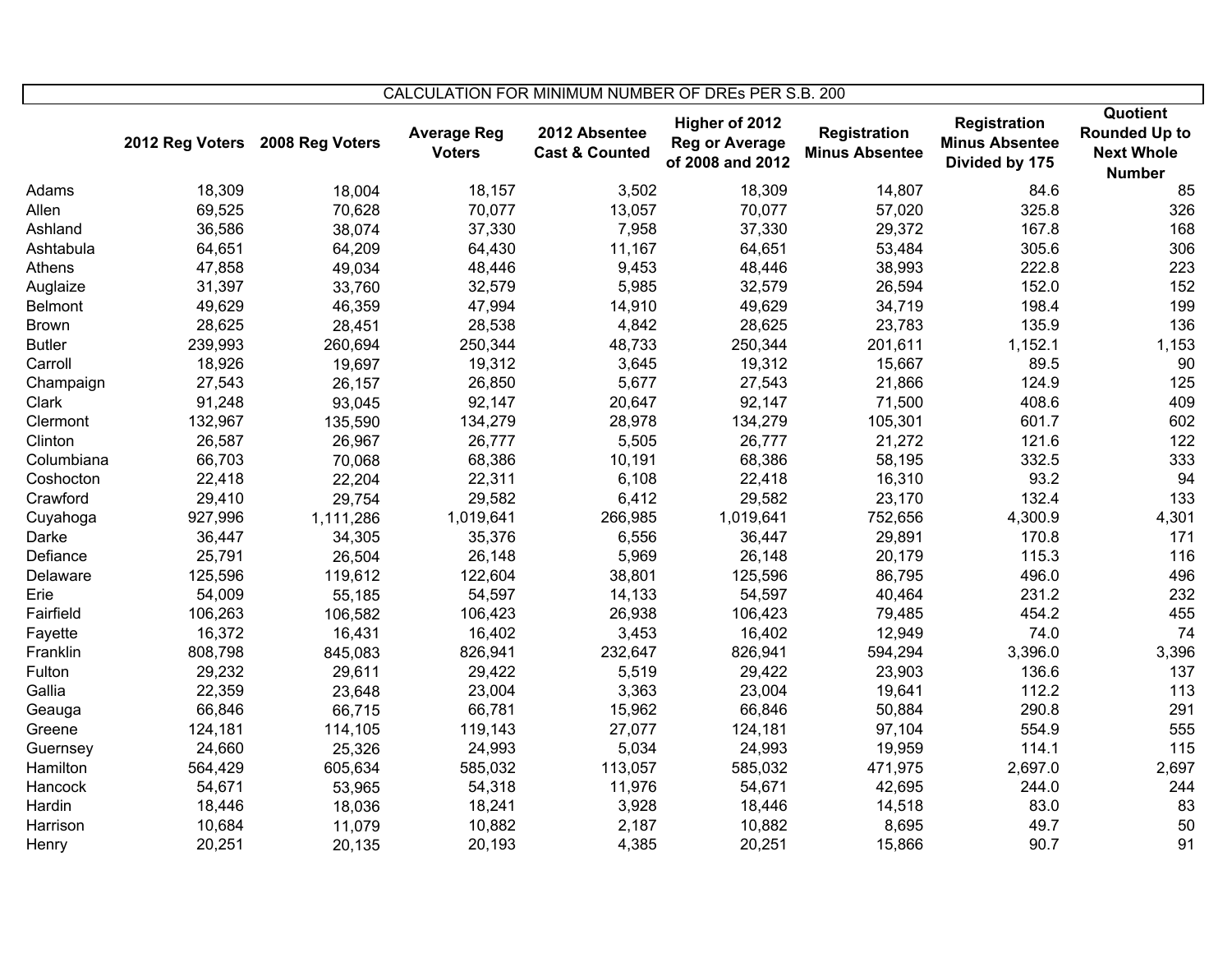|            | CALCULATION FOR MINIMUM NUMBER OF DREs PER S.B. 200 |                 |                                     |                                            |                                                             |                                       |                                                                |                                                                        |
|------------|-----------------------------------------------------|-----------------|-------------------------------------|--------------------------------------------|-------------------------------------------------------------|---------------------------------------|----------------------------------------------------------------|------------------------------------------------------------------------|
|            | 2012 Reg Voters                                     | 2008 Reg Voters | <b>Average Reg</b><br><b>Voters</b> | 2012 Absentee<br><b>Cast &amp; Counted</b> | Higher of 2012<br><b>Reg or Average</b><br>of 2008 and 2012 | Registration<br><b>Minus Absentee</b> | <b>Registration</b><br><b>Minus Absentee</b><br>Divided by 175 | Quotient<br><b>Rounded Up to</b><br><b>Next Whole</b><br><b>Number</b> |
| Highland   | 28,647                                              | 27,291          | 27,969                              | 5,140                                      | 28,647                                                      | 23,507                                | 134.3                                                          | 135                                                                    |
| Hocking    | 18,334                                              | 18,656          | 18,495                              | 4,662                                      | 18,495                                                      | 13,833                                | 79.0                                                           | 80                                                                     |
| Holmes     | 18,585                                              | 18,166          | 18,376                              | 3,997                                      | 18,585                                                      | 14,588                                | 83.4                                                           | 84                                                                     |
| Huron      | 36,803                                              | 37,052          | 36,928                              | 7,666                                      | 36,928                                                      | 29,262                                | 167.2                                                          | 168                                                                    |
| Jackson    | 24,037                                              | 22,996          | 23,517                              | 4,528                                      | 24,037                                                      | 19,509                                | 111.5                                                          | 112                                                                    |
| Jefferson  | 49,729                                              | 50,156          | 49,943                              | 10,084                                     | 49,943                                                      | 39,859                                | 227.8                                                          | 228                                                                    |
| Knox       | 42,674                                              | 38,846          | 40,760                              | 11,047                                     | 42,674                                                      | 31,627                                | 180.7                                                          | 181                                                                    |
| Lake       | 153,878                                             | 160,648         | 157,263                             | 40,553                                     | 157,263                                                     | 116,710                               | 666.9                                                          | 667                                                                    |
| Lawrence   | 49,759                                              | 45,067          | 47,413                              | 7,389                                      | 49,759                                                      | 42,370                                | 242.1                                                          | 243                                                                    |
| Licking    | 112,532                                             | 112,146         | 112,339                             | 28,343                                     | 112,532                                                     | 84,189                                | 481.1                                                          | 482                                                                    |
| Logan      | 30,563                                              | 30,583          | 30,573                              | 6,591                                      | 30,573                                                      | 23,982                                | 137.0                                                          | 138                                                                    |
| Lorain     | 212,372                                             | 204,400         | 208,386                             | 50,850                                     | 212,372                                                     | 161,522                               | 923.0                                                          | 923                                                                    |
| Lucas      | 310,123                                             | 317,036         | 313,580                             | 63,041                                     | 313,580                                                     | 250,539                               | 1,431.6                                                        | 1,432                                                                  |
| Madison    | 23,933                                              | 24,254          | 24,094                              | 5,969                                      | 24,094                                                      | 18,125                                | 103.6                                                          | 104                                                                    |
| Mahoning   | 170,079                                             | 178,270         | 174,175                             | 41,935                                     | 174,175                                                     | 132,240                               | 755.7                                                          | 756                                                                    |
| Marion     | 42,218                                              | 41,619          | 41,919                              | 7,650                                      | 42,218                                                      | 34,568                                | 197.5                                                          | 198                                                                    |
| Medina     | 125,000                                             | 128,119         | 126,560                             | 32,978                                     | 126,560                                                     | 93,582                                | 534.8                                                          | 535                                                                    |
| Meigs      | 16,714                                              | 15,882          | 16,298                              | 2,503                                      | 16,714                                                      | 14,211                                | 81.2                                                           | 82                                                                     |
| Mercer     | 29,507                                              | 27,589          | 28,548                              | 7,577                                      | 29,507                                                      | 21,930                                | 125.3                                                          | 126                                                                    |
| Miami      | 70,675                                              | 71,373          | 71,024                              | 17,008                                     | 71,024                                                      | 54,016                                | 308.7                                                          | 309                                                                    |
| Monroe     | 10,462                                              | 10,216          | 10,339                              | 2,324                                      | 10,462                                                      | 8,138                                 | 46.5                                                           | 47                                                                     |
| Montgomery | 383,906                                             | 390,119         | 387,013                             | 78,849                                     | 387,013                                                     | 308,164                               | 1,760.9                                                        | 1,761                                                                  |
| Morgan     | 8,637                                               | 9,171           | 8,904                               | 2,271                                      | 8,904                                                       | 6,633                                 | 37.9                                                           | 38                                                                     |
| Morrow     | 24,774                                              | 25,581          | 25,178                              | 4,522                                      | 25,178                                                      | 20,656                                | 118.0                                                          | 119                                                                    |
| Muskingum  | 53,963                                              | 54,458          | 54,211                              | 13,914                                     | 54,211                                                      | 40,297                                | 230.3                                                          | 231                                                                    |
| Noble      | 8,938                                               | 8,895           | 8,917                               | 2,448                                      | 8,938                                                       | 6,490                                 | 37.1                                                           | 38                                                                     |
| Ottawa     | 30,642                                              | 30,429          | 30,536                              | 6,860                                      | 30,642                                                      | 23,782                                | 135.9                                                          | 136                                                                    |
| Paulding   | 13,115                                              | 13,532          | 13,324                              | 2,843                                      | 13,324                                                      | 10,481                                | 59.9                                                           | 60                                                                     |
| Perry      | 24,415                                              | 22,780          | 23,598                              | 4,531                                      | 24,415                                                      | 19,884                                | 113.6                                                          | 114                                                                    |
| Pickaway   | 33,316                                              | 32,739          | 33,028                              | 7,476                                      | 33,316                                                      | 25,840                                | 147.7                                                          | 148                                                                    |
| Pike       | 18,730                                              | 19,042          | 18,886                              | 3,863                                      | 18,886                                                      | 15,023                                | 85.8                                                           | 86                                                                     |
| Portage    | 108,154                                             | 109,626         | 108,890                             | 21,924                                     | 108,890                                                     | 86,966                                | 496.9                                                          | 497                                                                    |
| Preble     | 28,823                                              | 28,801          | 28,812                              | 4,486                                      | 28,823                                                      | 24,337                                | 139.1                                                          | 140                                                                    |
| Putnam     | 23,796                                              | 24,320          | 24,058                              | 4,989                                      | 24,058                                                      | 19,069                                | 109.0                                                          | 109                                                                    |
| Richland   | 89,382                                              | 94,579          | 91,981                              | 20,529                                     | 91,981                                                      | 71,452                                | 408.3                                                          | 409                                                                    |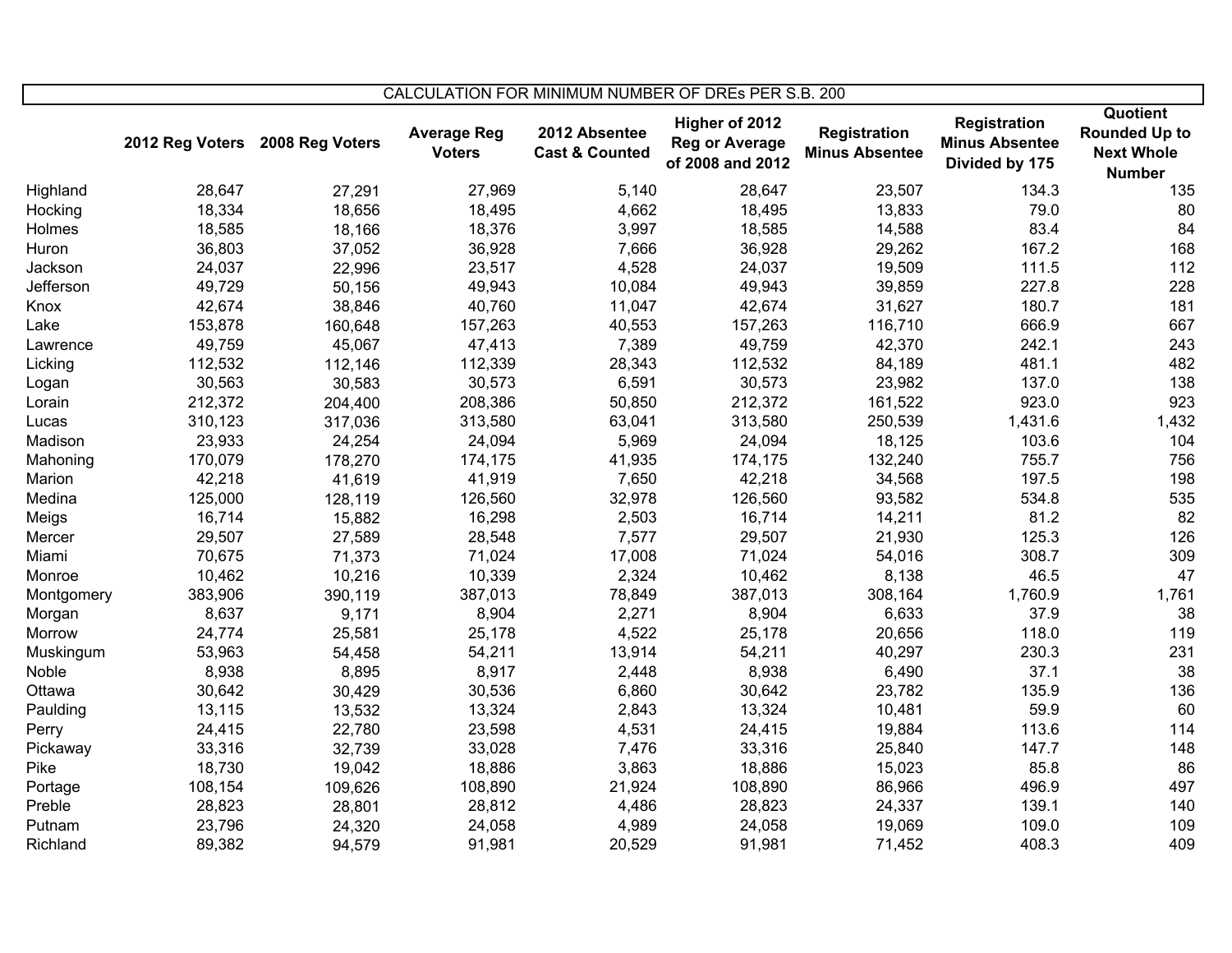| CALCULATION FOR MINIMUM NUMBER OF DRES PER S.B. 200 |                 |                 |                                     |                                            |                                                      |                                              |                                                                |                                                                        |
|-----------------------------------------------------|-----------------|-----------------|-------------------------------------|--------------------------------------------|------------------------------------------------------|----------------------------------------------|----------------------------------------------------------------|------------------------------------------------------------------------|
|                                                     | 2012 Reg Voters | 2008 Reg Voters | <b>Average Reg</b><br><b>Voters</b> | 2012 Absentee<br><b>Cast &amp; Counted</b> | Higher of 2012<br>Reg or Average<br>of 2008 and 2012 | <b>Registration</b><br><b>Minus Absentee</b> | <b>Registration</b><br><b>Minus Absentee</b><br>Divided by 175 | Quotient<br><b>Rounded Up to</b><br><b>Next Whole</b><br><b>Number</b> |
| Ross                                                | 46,750          | 44,330          | 45,540                              | 10,830                                     | 46,750                                               | 35,920                                       | 205.3                                                          | 206                                                                    |
| Sandusky                                            | 41,316          | 43,370          | 42,343                              | 7,377                                      | 42,343                                               | 34,966                                       | 199.8                                                          | 200                                                                    |
| Scioto                                              | 47,513          | 48,801          | 48,157                              | 9,403                                      | 48,157                                               | 38,754                                       | 221.5                                                          | 222                                                                    |
| Seneca                                              | 36,320          | 36,440          | 36,380                              | 6,069                                      | 36,380                                               | 30,311                                       | 173.2                                                          | 174                                                                    |
| Shelby                                              | 31,327          | 30,917          | 31,122                              | 6,991                                      | 31,327                                               | 24,336                                       | 139.1                                                          | 140                                                                    |
| <b>Stark</b>                                        | 258,893         | 270,805         | 264,849                             | 51,835                                     | 264,849                                              | 213,014                                      | 1,217.2                                                        | 1,218                                                                  |
| Summit                                              | 368,055         | 379,939         | 373,997                             | 86,119                                     | 373,997                                              | 287,878                                      | 1,645.0                                                        | 1,646                                                                  |
| Trumbull                                            | 151,505         | 149,261         | 150,383                             | 29,735                                     | 151,505                                              | 121,770                                      | 695.8                                                          | 696                                                                    |
| Tuscarawas                                          | 59,884          | 59,778          | 59,831                              | 14,103                                     | 59,884                                               | 45,781                                       | 261.6                                                          | 262                                                                    |
| Union                                               | 34,099          | 33,114          | 33,607                              | 9,152                                      | 34,099                                               | 24,947                                       | 142.6                                                          | 143                                                                    |
| Van Wert                                            | 20,912          | 20,295          | 20,604                              | 5,767                                      | 20,912                                               | 15,145                                       | 86.5                                                           | 87                                                                     |
| Vinton                                              | 8,680           | 9,021           | 8,851                               | 1,935                                      | 8,851                                                | 6,916                                        | 39.5                                                           | 40                                                                     |
| Warren                                              | 146,374         | 140,988         | 143,681                             | 36,864                                     | 146,374                                              | 109,510                                      | 625.8                                                          | 626                                                                    |
| Washington                                          | 42,910          | 41,664          | 42,287                              | 9,722                                      | 42,910                                               | 33,188                                       | 189.6                                                          | 190                                                                    |
| Wayne                                               | 77,698          | 73,217          | 75,458                              | 15,459                                     | 77,698                                               | 62,239                                       | 355.7                                                          | 356                                                                    |
| Williams                                            | 24,991          | 27,491          | 26,241                              | 4,599                                      | 26,241                                               | 21,642                                       | 123.7                                                          | 124                                                                    |
| Wood                                                | 108,014         | 101,891         | 104,953                             | 18,318                                     | 108,014                                              | 89,696                                       | 512.5                                                          | 513                                                                    |
| Wyandot                                             | 15,835          | 15,969          | 15,902                              | 2,626                                      | 15,902                                               | 13,276                                       | 75.9                                                           | 76                                                                     |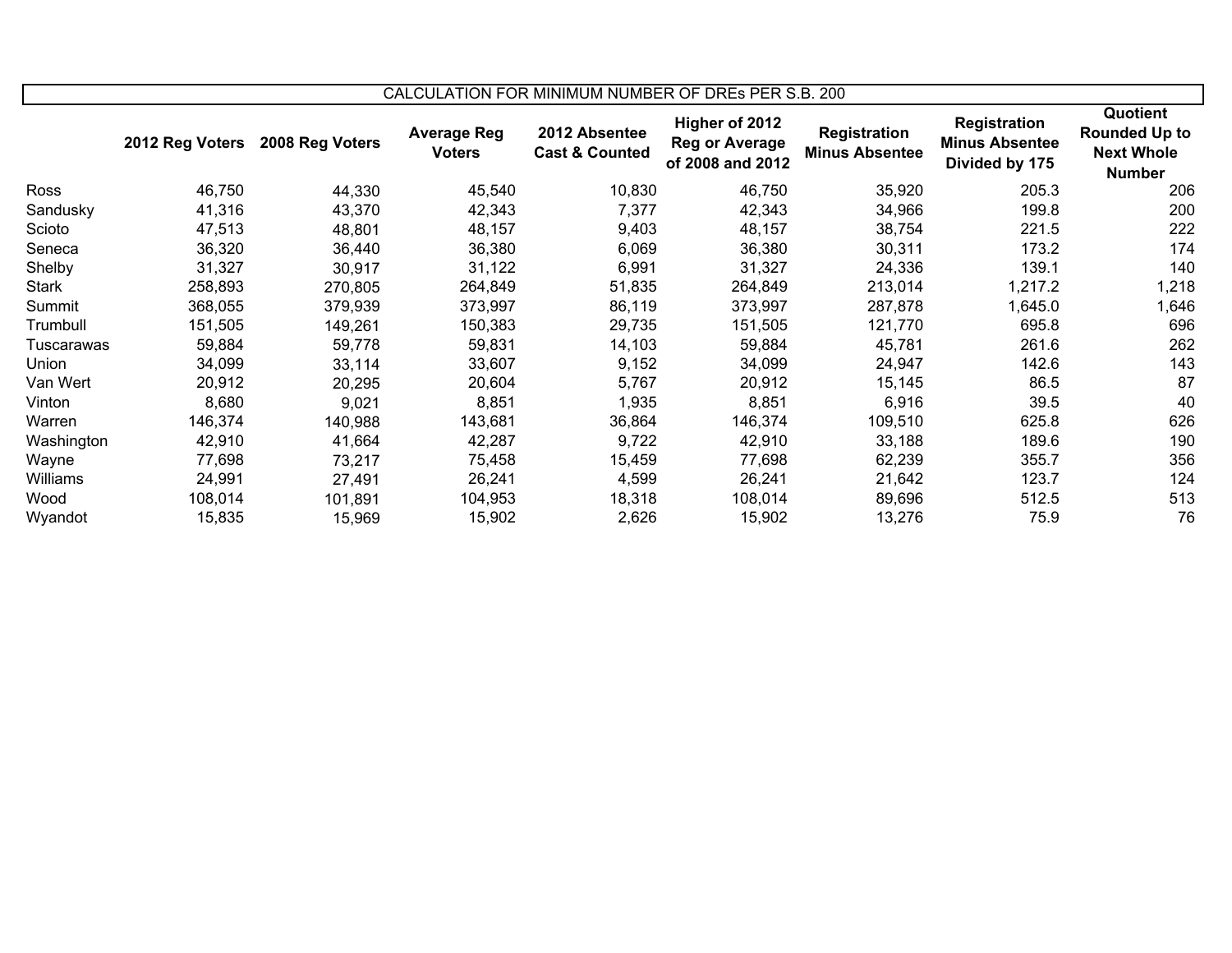### **NOTICE OF CANCELLATION OF VOTER REGISTRATION** R.C. 3503.21(F)

| Notice is hereby made that the voter registration of |                            |
|------------------------------------------------------|----------------------------|
|                                                      | (Name of Registered Voter) |
| of                                                   | has been cancelled         |

(Address of Registered Voter)

for one of the following reasons:

- $\Box$ Receipt by the secretary of state of a report from the director of health containing the names of persons who have died within the state of Ohio or another state pursuant to R.C. 3503.21(A)(2), or
- $\Box$ The filing with the board of elections of a certified copy of the death certificate of a registered elector by the deceased elector's spouse, parent, or child, by the administrator of the deceased elector's estate, or by the executor of the deceased elector's will pursuant to R.C. 3503.21(A)(3).

**If you believe this cancellation has been made in error, please immediately contact our office by phone or mail as follows:** 

\_\_\_\_\_\_\_\_\_\_\_\_\_\_\_\_\_\_\_\_\_\_\_\_\_\_\_\_\_\_\_\_ County Board of Elections

\_\_\_\_\_\_\_\_\_\_\_\_\_\_\_\_\_\_\_\_\_\_\_\_\_\_\_\_\_\_\_\_\_\_\_\_\_\_\_\_\_\_\_\_\_\_\_\_\_\_\_\_\_\_

\_\_\_\_\_\_\_\_\_\_\_\_\_\_\_\_\_\_\_\_\_\_\_\_\_\_\_\_\_\_\_\_\_\_\_\_\_\_\_\_\_\_\_\_\_\_\_\_\_\_\_\_\_\_

 $\overline{(\underline{\hspace{1cm}})}$   $\overline{\hspace{1cm}}$  -  $\overline{\hspace{1cm}}$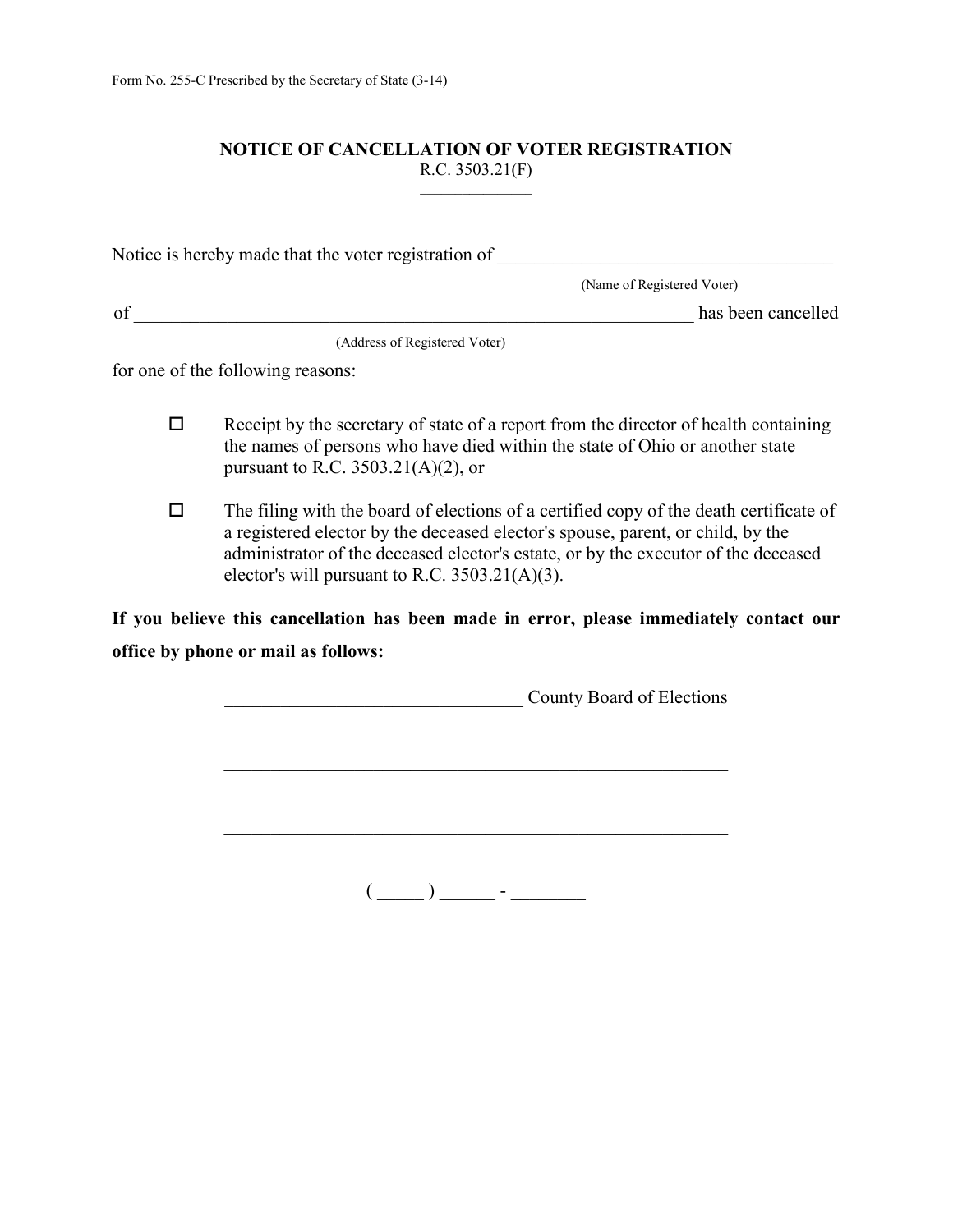### **NOTICE OF CANCELLATION OF VOTER REGISTRATION** R.C. 3503.21(F)

| Notice is hereby made that the voter registration of |                            |
|------------------------------------------------------|----------------------------|
|                                                      | (Name of Registered Voter) |
| of                                                   | has been cancelled         |

(Address of Registered Voter)

for one of the following reasons:

- $\Box$  Receipt by the secretary of state of a report from the director of health containing the names of persons who have died within the state of Ohio or another state pursuant to R.C. 3503.21(A)(2), or
- $\Box$  The filing with the board of elections of a certified copy of the death certificate of a registered elector by the deceased elector's spouse, parent, or child, by the administrator of the deceased elector's estate, or by the executor of the deceased elector's will pursuant to R.C. 3503.21(A)(3).

**If you believe this cancellation has been made in error, please immediately contact our office by phone or mail as follows:** 

\_\_\_\_\_\_\_\_\_\_\_\_\_\_\_\_\_\_\_\_\_\_\_\_\_\_\_\_\_\_\_\_ County Board of Elections

\_\_\_\_\_\_\_\_\_\_\_\_\_\_\_\_\_\_\_\_\_\_\_\_\_\_\_\_\_\_\_\_\_\_\_\_\_\_\_\_\_\_\_\_\_\_\_\_\_\_\_\_\_\_

\_\_\_\_\_\_\_\_\_\_\_\_\_\_\_\_\_\_\_\_\_\_\_\_\_\_\_\_\_\_\_\_\_\_\_\_\_\_\_\_\_\_\_\_\_\_\_\_\_\_\_\_\_\_

 $\overline{(\underline{\hspace{1cm}})}$   $\overline{\hspace{1cm}}$  -  $\overline{\hspace{1cm}}$